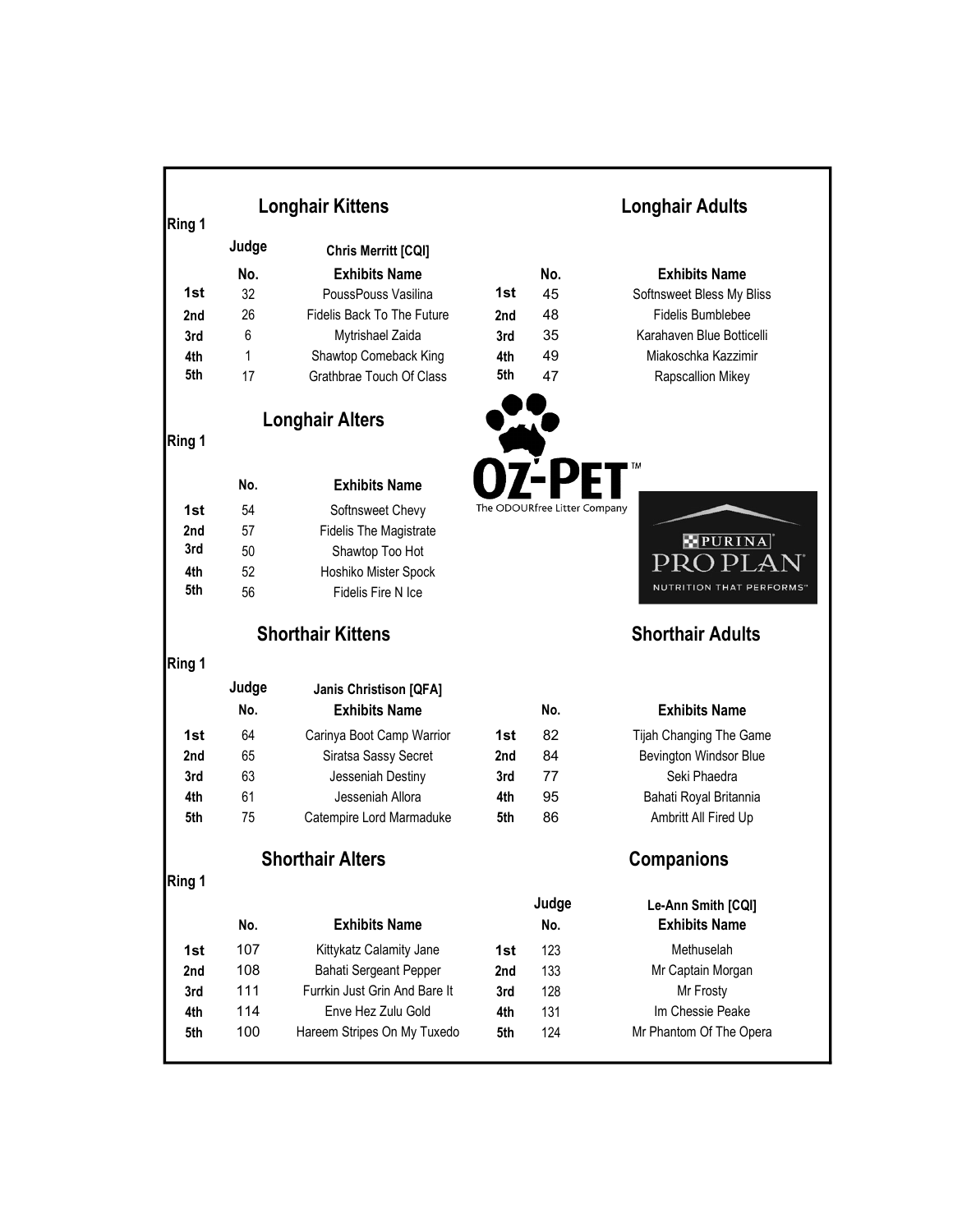| Ring 2 | <b>Longhair Kittens</b>  |                                                       |     | <b>Longhair Adults</b> |                                  |  |
|--------|--------------------------|-------------------------------------------------------|-----|------------------------|----------------------------------|--|
|        | Judge                    | <b>Belinda Penglis [FCCQ]</b>                         |     |                        | <b>Marisa Thistlewaite [QFA]</b> |  |
|        | No.                      | <b>Exhibits Name</b>                                  |     | No.                    | <b>Exhibits Name</b>             |  |
| 1st    | 20                       | <b>Wroxton Lord Atticus</b>                           | 1st | 39                     | Softnsweet Fickle Finger Of Fate |  |
| 2nd    | 33                       | Guysndolls The Showman                                | 2nd | 49                     | Miakoschka Kazzimir              |  |
| 3rd    | 12                       | <b>Brincat The Devine Miss Blue</b>                   | 3rd | 48                     | Fidelis Bumblebee                |  |
| 4th    | 16                       | Grathbrae The Prestige                                | 4th | 35                     | Karahaven Blue Botticelli        |  |
| 5th    | 1                        | Shawtop Comeback King                                 | 5th | 45                     | Softnsweet Bless My Bliss        |  |
| Ring 2 |                          | <b>Longhair Alters</b>                                |     |                        |                                  |  |
|        | No.                      | <b>Janis Christison [QFA]</b><br><b>Exhibits Name</b> |     |                        |                                  |  |
| 1st    | 50                       | Shawtop Too Hot                                       |     |                        |                                  |  |
| 2nd    | 57                       | <b>Fidelis The Magistrate</b>                         |     |                        |                                  |  |
| 3rd    | 54                       | Softnsweet Chevy                                      |     | tye twy                |                                  |  |
| 4th    | 51                       | Shakandah Sienna Rose                                 |     |                        |                                  |  |
| 5th    | 55                       | L'trend Memory                                        |     |                        |                                  |  |
|        | <b>Shorthair Kittens</b> |                                                       |     | Tear Stain Remover     | <b>Shorthair Adults</b>          |  |
| Ring 2 |                          |                                                       |     |                        |                                  |  |
|        | Judge                    | <b>Belinda Penglis [FCCQ]</b>                         |     |                        |                                  |  |
|        | No.                      | <b>Exhibits Name</b>                                  |     | No.                    | <b>Exhibits Name</b>             |  |
| 1st    | 65                       | Siratsa Sassy Secret                                  | 1st | 78                     | Hareem Sugar 'N' Spice           |  |
| 2nd    | 75                       | Catempire Lord Marmaduke                              | 2nd | 91                     | Jovelles Don't Rayne On M'Parade |  |
| 3rd    | 67                       | Myasanda Claus [Imp NZ]                               | 3rd | 84                     | Bevington Windsor Blue           |  |
| 4th    | 63                       | Jesseniah Destiny                                     | 4th | 82                     | Tijah Changing The Game          |  |
| 5th    | 61                       | Jesseniah Allora                                      | 5th | 88                     | Ambritt Shamrock Shooter         |  |
|        |                          | <b>Shorthair Alters</b>                               |     | Companions             |                                  |  |
| Ring 2 |                          |                                                       |     |                        |                                  |  |
|        |                          |                                                       |     | Judge                  | <b>Charnelle Johnson [CQI]</b>   |  |
|        | No.                      | <b>Exhibits Name</b>                                  |     | No.                    | <b>Exhibits Name</b>             |  |
| 1st    | 107                      | Kittykatz Calamity Jane                               | 1st | 130                    | Pickles                          |  |
| 2nd    | 108                      | Bahati Sergeant Pepper                                | 2nd | 121                    | Men In Black                     |  |
| 3rd    | 114                      | Enve Hez Zulu Gold                                    | 3rd | 133                    | Mr Captain Morgan                |  |
| 4th    | 104                      | Salvador Prince Of Dreams                             | 4th | 124                    | Mr Phantom Of The Opera          |  |
| 5th    | 112                      | Im One In A Brazillion                                | 5th | 126                    | Mr Pugsley                       |  |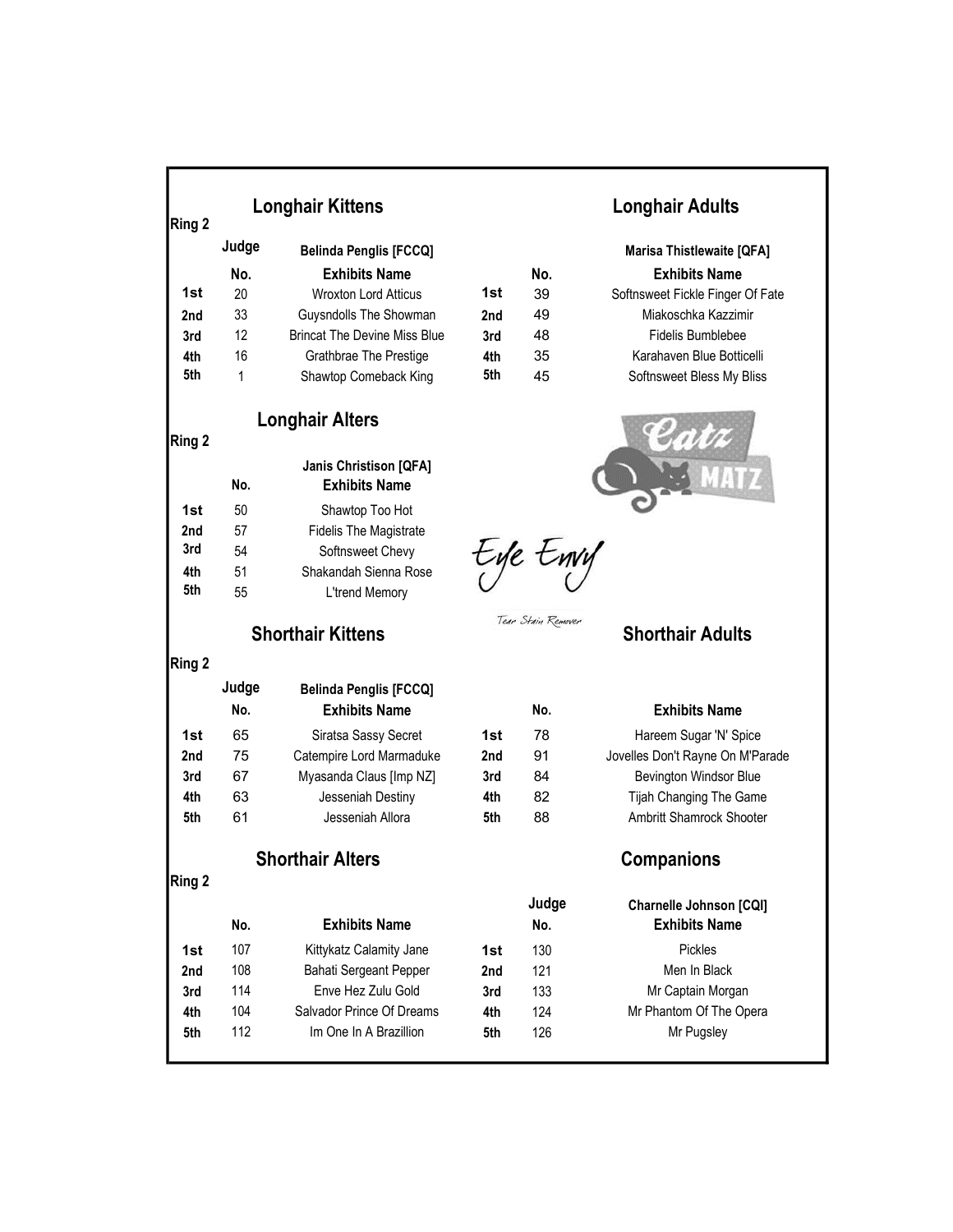|                          | <b>Longhair Kittens</b>                                                               |                                                                                                                                                                                                                                                                                                                                                                                                                                                                                                              | <b>Longhair Adults</b>                                                       |                                                                               |  |
|--------------------------|---------------------------------------------------------------------------------------|--------------------------------------------------------------------------------------------------------------------------------------------------------------------------------------------------------------------------------------------------------------------------------------------------------------------------------------------------------------------------------------------------------------------------------------------------------------------------------------------------------------|------------------------------------------------------------------------------|-------------------------------------------------------------------------------|--|
| Judge                    |                                                                                       |                                                                                                                                                                                                                                                                                                                                                                                                                                                                                                              |                                                                              |                                                                               |  |
|                          |                                                                                       |                                                                                                                                                                                                                                                                                                                                                                                                                                                                                                              |                                                                              | <b>Exhibits Name</b>                                                          |  |
|                          |                                                                                       |                                                                                                                                                                                                                                                                                                                                                                                                                                                                                                              |                                                                              | Miakoschka Kazzimir                                                           |  |
|                          |                                                                                       |                                                                                                                                                                                                                                                                                                                                                                                                                                                                                                              |                                                                              | Karahaven Blue Botticelli                                                     |  |
|                          |                                                                                       |                                                                                                                                                                                                                                                                                                                                                                                                                                                                                                              |                                                                              | Fidelis Bumblebee                                                             |  |
|                          |                                                                                       |                                                                                                                                                                                                                                                                                                                                                                                                                                                                                                              |                                                                              | Crossfire Blue Danube                                                         |  |
| 26                       | <b>Fidelis Back To The Future</b>                                                     | 5th                                                                                                                                                                                                                                                                                                                                                                                                                                                                                                          | 47                                                                           | Rapscallion Mikey                                                             |  |
|                          |                                                                                       |                                                                                                                                                                                                                                                                                                                                                                                                                                                                                                              |                                                                              |                                                                               |  |
|                          |                                                                                       |                                                                                                                                                                                                                                                                                                                                                                                                                                                                                                              | <b>DE University of</b>                                                      |                                                                               |  |
| No.                      | <b>Exhibits Name</b>                                                                  |                                                                                                                                                                                                                                                                                                                                                                                                                                                                                                              |                                                                              |                                                                               |  |
| 57                       |                                                                                       |                                                                                                                                                                                                                                                                                                                                                                                                                                                                                                              |                                                                              |                                                                               |  |
|                          |                                                                                       |                                                                                                                                                                                                                                                                                                                                                                                                                                                                                                              |                                                                              |                                                                               |  |
| 54                       |                                                                                       |                                                                                                                                                                                                                                                                                                                                                                                                                                                                                                              |                                                                              |                                                                               |  |
| 56                       | Fidelis Fire N Ice                                                                    |                                                                                                                                                                                                                                                                                                                                                                                                                                                                                                              |                                                                              |                                                                               |  |
| 53                       | <b>Brincat Celestial Angel</b>                                                        |                                                                                                                                                                                                                                                                                                                                                                                                                                                                                                              |                                                                              | Chemical                                                                      |  |
| <b>Shorthair Kittens</b> |                                                                                       |                                                                                                                                                                                                                                                                                                                                                                                                                                                                                                              |                                                                              | <b>Shorthair Adults</b>                                                       |  |
|                          |                                                                                       |                                                                                                                                                                                                                                                                                                                                                                                                                                                                                                              |                                                                              |                                                                               |  |
| Judge                    |                                                                                       |                                                                                                                                                                                                                                                                                                                                                                                                                                                                                                              |                                                                              |                                                                               |  |
| No.                      | <b>Exhibits Name</b>                                                                  |                                                                                                                                                                                                                                                                                                                                                                                                                                                                                                              | No.                                                                          | <b>Exhibits Name</b>                                                          |  |
|                          |                                                                                       |                                                                                                                                                                                                                                                                                                                                                                                                                                                                                                              |                                                                              | Ambritt Shamrock Shooter                                                      |  |
| 75                       |                                                                                       | 2nd                                                                                                                                                                                                                                                                                                                                                                                                                                                                                                          | 94                                                                           | Yahztak Tam No Rairakku Oji                                                   |  |
| 64                       |                                                                                       | 3rd                                                                                                                                                                                                                                                                                                                                                                                                                                                                                                          | 86                                                                           | Ambritt All Fired Up                                                          |  |
| 61                       | Jesseniah Allora                                                                      | 4th                                                                                                                                                                                                                                                                                                                                                                                                                                                                                                          | 78                                                                           | Hareem Sugar 'N' Spice                                                        |  |
| 70                       | Apittapatta Magic Potion                                                              | 5th                                                                                                                                                                                                                                                                                                                                                                                                                                                                                                          | 80                                                                           | Seki Choc Sonata                                                              |  |
|                          |                                                                                       |                                                                                                                                                                                                                                                                                                                                                                                                                                                                                                              |                                                                              | <b>Companions</b>                                                             |  |
|                          |                                                                                       |                                                                                                                                                                                                                                                                                                                                                                                                                                                                                                              |                                                                              |                                                                               |  |
|                          |                                                                                       |                                                                                                                                                                                                                                                                                                                                                                                                                                                                                                              |                                                                              | Nadine Savage [QFA]<br><b>Exhibits Name</b>                                   |  |
|                          |                                                                                       |                                                                                                                                                                                                                                                                                                                                                                                                                                                                                                              |                                                                              | Men In Black                                                                  |  |
|                          |                                                                                       |                                                                                                                                                                                                                                                                                                                                                                                                                                                                                                              |                                                                              | Mr Captain Morgan                                                             |  |
|                          |                                                                                       |                                                                                                                                                                                                                                                                                                                                                                                                                                                                                                              |                                                                              | Pickles                                                                       |  |
|                          |                                                                                       |                                                                                                                                                                                                                                                                                                                                                                                                                                                                                                              |                                                                              | Methuselah                                                                    |  |
| 111                      | Furrkin Just Grin And Bare It                                                         | 5th                                                                                                                                                                                                                                                                                                                                                                                                                                                                                                          | 128                                                                          | Mr Frosty                                                                     |  |
|                          | No.<br>1<br>17<br>$\overline{7}$<br>14<br>50<br>63<br>No.<br>107<br>106<br>114<br>104 | Nadine Savage [QFA]<br><b>Exhibits Name</b><br>Shawtop Comeback King<br>Grathbrae Touch Of Class<br>Kenloch Just Animation<br>Amjance Grande Chance<br><b>Longhair Alters</b><br><b>Fidelis The Magistrate</b><br>Shawtop Too Hot<br>Softnsweet Chevy<br><b>Marisa Thistlewaite [QFA]</b><br>Jesseniah Destiny<br>Catempire Lord Marmaduke<br>Carinya Boot Camp Warrior<br><b>Exhibits Name</b><br>Kittykatz Calamity Jane<br>Carinya Lil M.Ozzie Battler<br>Enve Hez Zulu Gold<br>Salvador Prince Of Dreams | 1st<br>2nd<br>3rd<br>4th<br>Langford Vets<br>1st<br>1st<br>2nd<br>3rd<br>4th | No.<br>49<br>35<br>48<br>40<br>88<br>Judge<br>No.<br>121<br>133<br>130<br>123 |  |